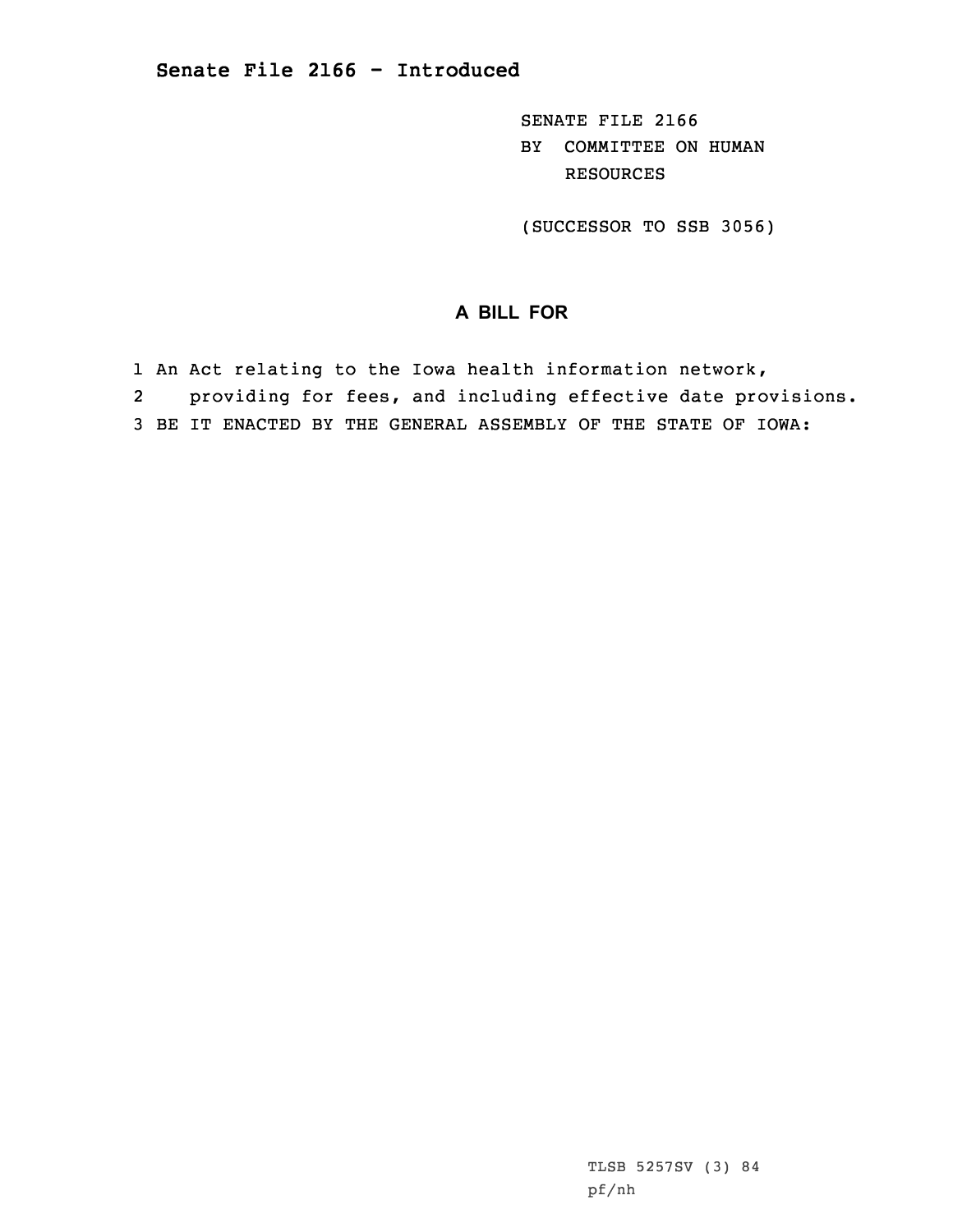1 Section 1. Section 135.154, Code 2011, is amended by adding 2 the following new subsections:

<sup>3</sup> NEW SUBSECTION. 01. *"Advisory council"* means the electronic 4 health information advisory council created in section 135.156.

<sup>5</sup> NEW SUBSECTION. 001. *"Authorized"* means having met the 6 requirements as <sup>a</sup> participant for access to and use of the Iowa 7 health information network.

 NEW SUBSECTION. 2A. *"Exchange"* means the authorized electronic sharing of health information between health care professionals, payors, consumers, public health agencies, the department, and other authorized participants utilizing the Iowa health information network and Iowa health information network services.

14 NEW SUBSECTION. 2B. *"Executive committee"* means the 15 executive committee of the electronic health information 16 advisory council created in section 135.156.

17 NEW SUBSECTION. 3A. *"Health information"* means health 18 information as defined in 45 C.F.R. § 160.103 that is created 19 or received by an authorized participant.

 NEW SUBSECTION. 4A. *"Health Insurance Portability and Accountability Act"* means the federal Health Insurance Portability and Accountability Act of 1996, Pub. L. No. 104-191, including amendments thereto and regulations promulgated thereunder.

<sup>25</sup> NEW SUBSECTION. 4B. *"Hospital"* means licensed hospital as 26 defined in section 135B.1.

 NEW SUBSECTION. 4C. *"Individually identifiable health information"* means individually identifiable health information as defined in 45 C.F.R. § 160.103 that is created or received by an authorized participant.

31 NEW SUBSECTION. 5A. *"Iowa health information network"* or <sup>32</sup> *"network"* means the statewide health information technology 33 network created in this division.

<sup>34</sup> NEW SUBSECTION. 5B. *"Iowa Medicaid enterprise"* means the 35 Iowa Medicaid enterprise as defined in section 249J.3.

-1-

LSB 5257SV (3) 84 pf/nh 1/16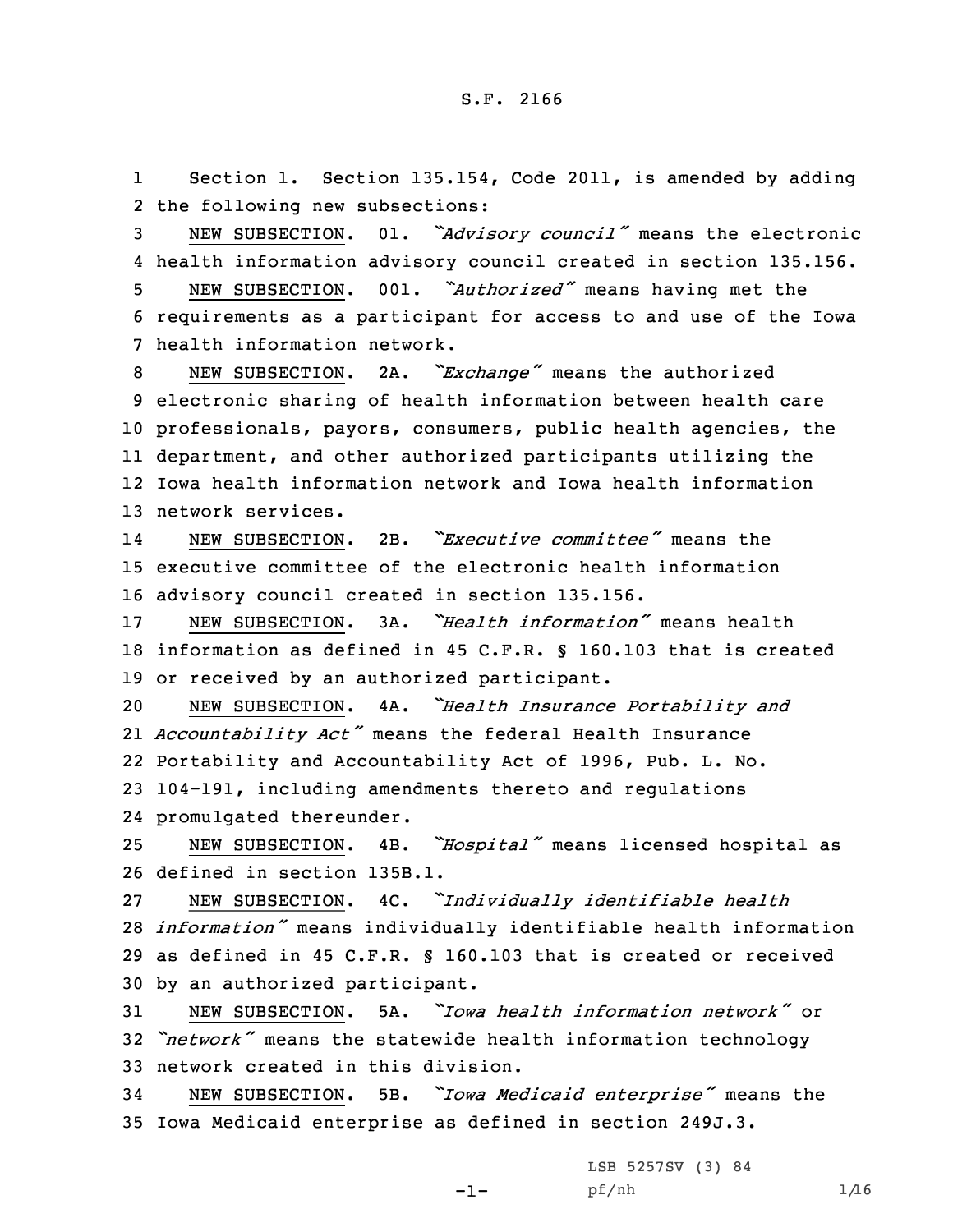1 NEW SUBSECTION. 5C. *"Participant"* means an authorized health care professional, payor, patient, health care organization, public health agency, or the department that has agreed to authorize, submit, access, or disclose health information through the Iowa health information network in accordance with this chapter and all applicable laws, rules, agreements, policies, and standards.

<sup>8</sup> NEW SUBSECTION. 5D. *"Patient"* means <sup>a</sup> person who has 9 received or is receiving health services from <sup>a</sup> health care 10 professional.

11 NEW SUBSECTION. 5E. *"Payor"* means <sup>a</sup> person who makes 12 payments for health services, including but not limited to an 13 insurance company, self-insured employer, government program, 14 individual, or other purchaser that makes such payments.

15 NEW SUBSECTION. 5F. *"Protected health information"* means 16 protected health information as defined in 45 C.F.R. § 160.103 17 that is created or received by an authorized participant.

 NEW SUBSECTION. 5G. *"Public health agency"* means an entity that is governed by or contractually responsible to <sup>a</sup> local board of health or the department to provide services focused on the health status of population groups and their environments.

<sup>23</sup> NEW SUBSECTION. 5H. *"Purchaser"* means any individual, 24 employer, or organization that purchases health insurance or 25 services and includes intermediaries.

26 Sec. 2. Section 135.155, subsection 2, unnumbered paragraph 27 1, Code 2011, is amended to read as follows:

28 To be effective, the Iowa health information technology 29 system network shall comply with all of the following 30 principles:

31 Sec. 3. Section 135.155, subsection 3, Code 2011, is amended 32 to read as follows:

33 3. Widespread adoption of health information technology is 34 critical to a successful Iowa health information technology 35 system network and is best achieved when all of the following

 $-2-$ 

LSB 5257SV (3) 84 pf/nh 2/16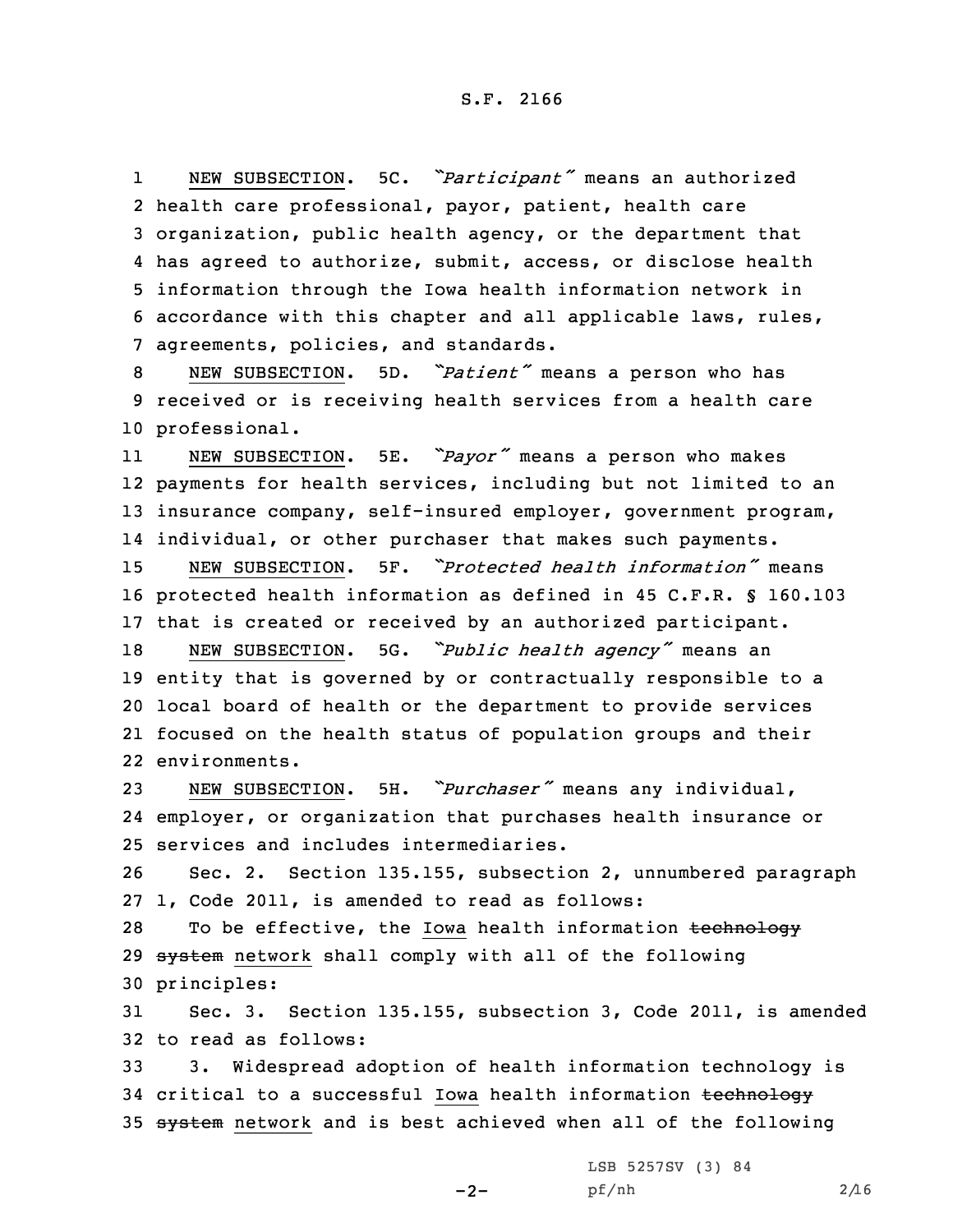## S.F. 2166

1 occur:

2 *a.* The market provides <sup>a</sup> variety of certified products from 3 which to choose in order to best fit the needs of the user.

4 *b.* The system network provides incentives for health care 5 professionals to utilize the health information technology and 6 provides rewards for any improvement in quality and efficiency 7 resulting from such utilization.

8 *c.* The system network provides protocols to address critical 9 problems.

10 *d.* The system network is financed by all who benefit from 11 the improved quality, efficiency, savings, and other benefits 12 that result from use of health information technology.

13 Sec. 4. NEW SECTION. **135.155A Findings and intent —— Iowa** 14 **health information network.**

 1. The general assembly finds all of the following: *a.* Technology used to support health care-related functions is known as health information technology. Health information technology provides <sup>a</sup> mechanism to transform the delivery of health and medical care in Iowa and across the nation.

 *b.* A health information network involves the secure electronic sharing of health information across the boundaries of individual practice and institutional health settings and with consumers. Broad use of health information technology and <sup>a</sup> health information network should improve health care quality and the overall health of the population, increase efficiencies in administrative health care, reduce unnecessary health care costs, and help prevent medical errors.

 2. It is the intent of the general assembly that Iowa establish <sup>a</sup> statewide health information technology network. The Iowa health information network shall not constitute <sup>a</sup> health benefit network or <sup>a</sup> health insurance network. Nothing in this division shall be interpreted to impede or preclude the formation and operation of regional, population-specific, or local health information networks or their participation in the Iowa health information network.

-3-

LSB 5257SV (3) 84 pf/nh 3/16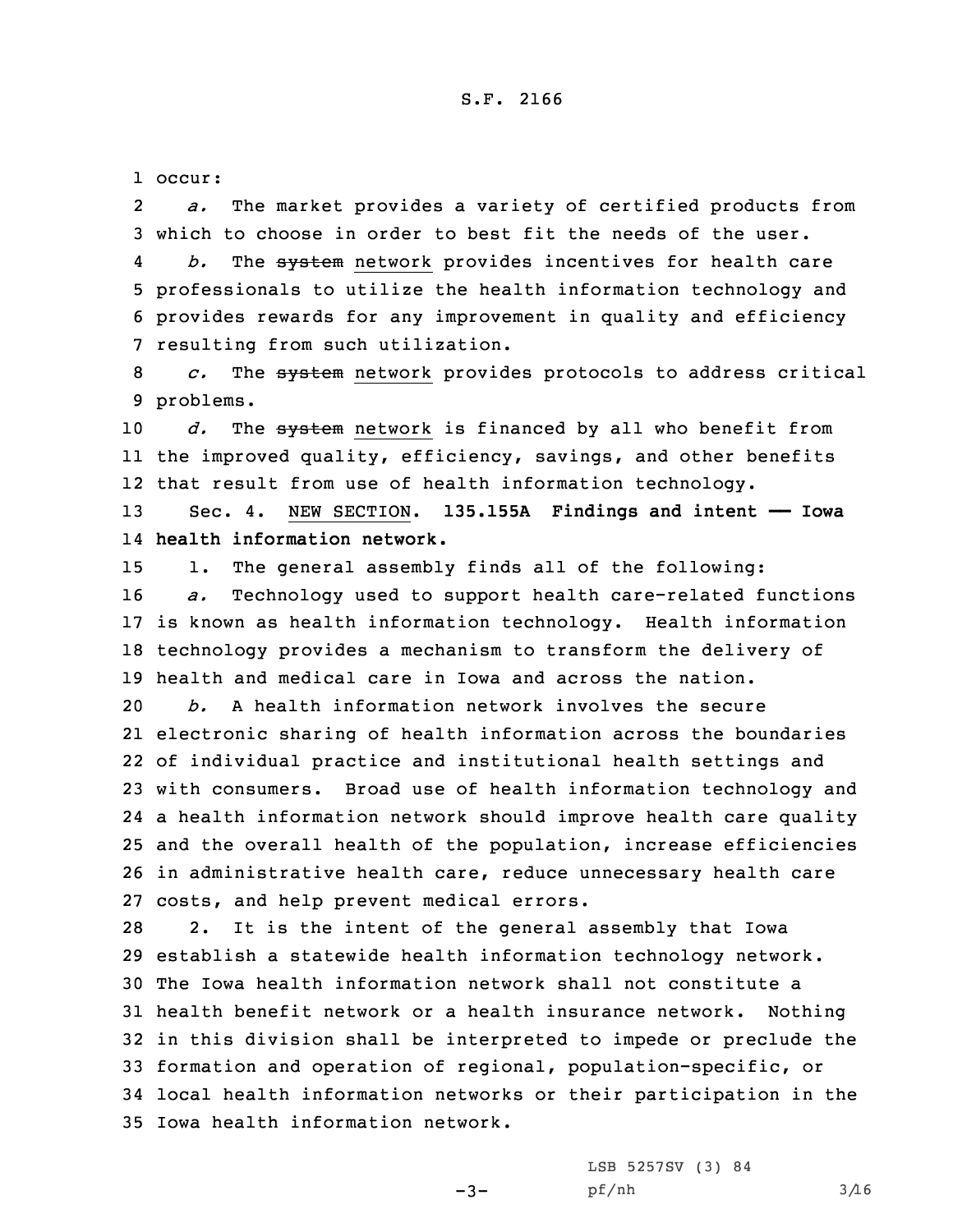1 Sec. 5. Section 135.156, subsection 1, paragraphs <sup>a</sup> and b, Code Supplement 2011, are amended to read as follows: *a.* The department shall direct <sup>a</sup> public and private collaborative effort to promote the adoption and use of health information technology in this state in order to improve health care quality, increase patient safety, reduce health care costs, enhance public health, and empower individuals and health care professionals with comprehensive, real-time medical information to provide continuity of care and make the best health care decisions. The department shall provide coordination for the development and implementation of an interoperable electronic health records system, telehealth expansion efforts, the health information technology infrastructure, the Iowa health information network, and other health information technology initiatives in this state. The department shall be guided by the principles and goals specified in section 135.155 and the findings and intent specified for an Iowa health information network in section 135.155A.

 *b.* All health information technology efforts shall endeavor to represent the interests and meet the needs of consumers and the health care sector, protect the privacy of individuals and the confidentiality of individuals' information, promote physician best practices, and make information easily 25 accessible to the appropriate parties. The system network developed shall be consumer-driven, flexible, and expandable. Sec. 6. Section 135.156, subsection 2, paragraph a, Code Supplement 2011, is amended to read as follows:

 *a.* An electronic health information advisory council is established which shall consist of the representatives of entities involved in the electronic health records system task force established pursuant to section 217.41A, Code 2007, <sup>a</sup> pharmacist, <sup>a</sup> licensed practicing physician, <sup>a</sup> consumer who is <sup>a</sup> member of the state board of health, <sup>a</sup> representative of the state's Medicare quality improvement organization,

 $-4-$ 

LSB 5257SV (3) 84  $pf/nh$  4/16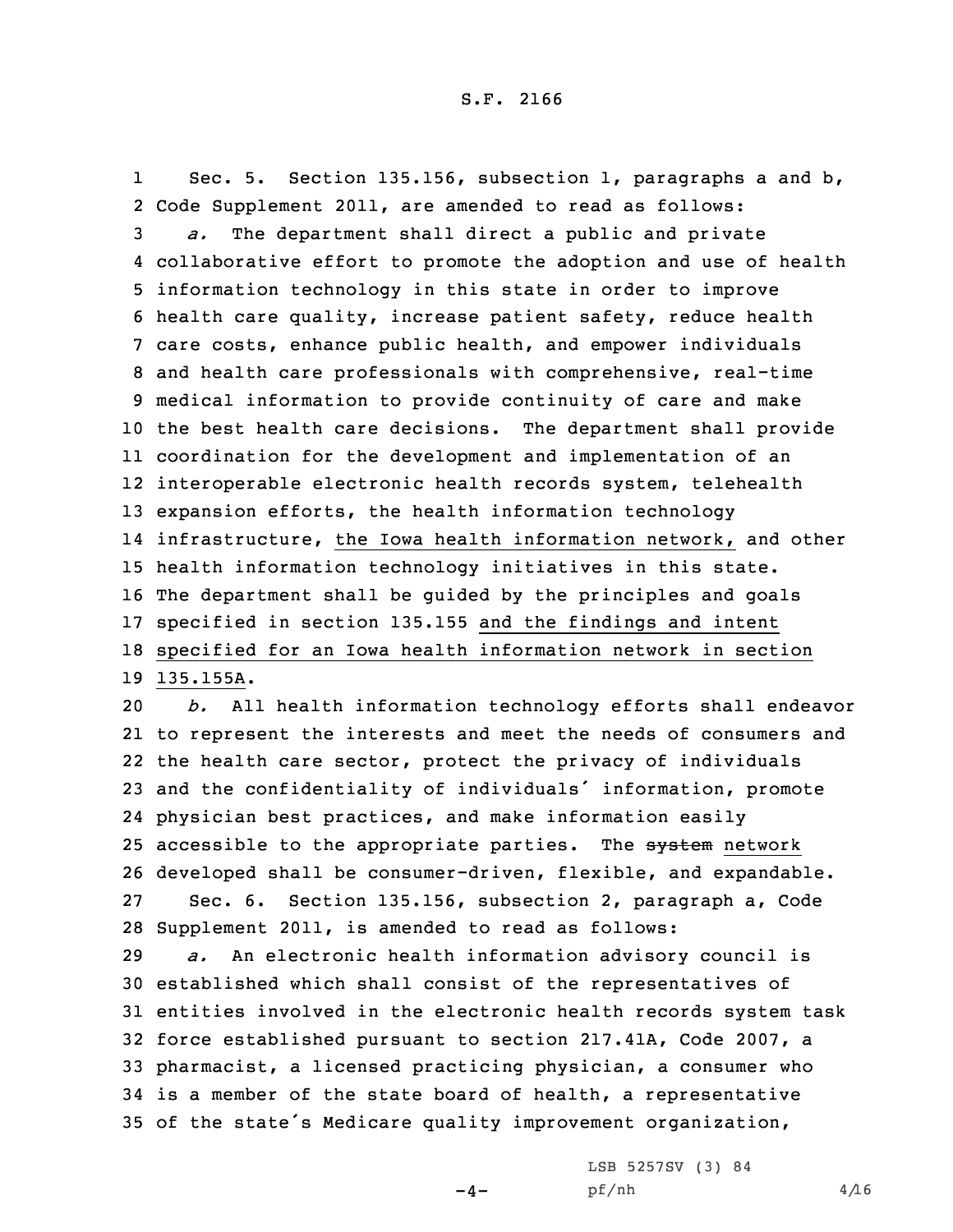## S.F. 2166

 the executive director of the Iowa communications network, <sup>a</sup> 2 representative of the private telecommunications industry, a representative of the Iowa collaborative safety net provider network created in section 135.153, <sup>a</sup> nurse informaticist from the university of Iowa, and any other members the department or executive committee of the advisory council determines necessary and appoints to assist the department or executive 8 committee at various stages of development of the electronic 9 Iowa health information system network. Executive branch agencies shall also be included as necessary to assist in the duties of the department and the executive committee. Public members of the advisory council shall receive reimbursement for actual expenses incurred while serving in their official capacity only if they are not eligible for reimbursement by the organization that they represent. Any legislative members shall be paid the per diem and expenses specified in section 17 2.10.

18 Sec. 7. Section 135.156, subsection 3, paragraph a, 19 subparagraphs (6) and (10), Code Supplement 2011, are amended 20 to read as follows:

21 (6) Policies relating to governance of the various facets of 22 the Iowa health information <del>technology system</del> network.

23 (10) Economic incentives and support to facilitate 24 participation in an interoperable <del>system</del> network by health care 25 professionals.

26 Sec. 8. Section 135.156, subsection 3, paragraph c, 27 unnumbered paragraph 1, Code Supplement 2011, is amended to 28 read as follows:

 Coordinate public and private efforts to provide the network backbone infrastructure for the Iowa health information 31 technology system network. In coordinating these efforts, the executive committee shall do all of the following:

33 Sec. 9. Section 135.156, subsection 3, paragraphs h and i, 34 Code Supplement 2011, are amended to read as follows: 35 *h.* Seek and apply for any federal or private funding to

 $-5-$ 

LSB 5257SV (3) 84  $pf/nh$  5/16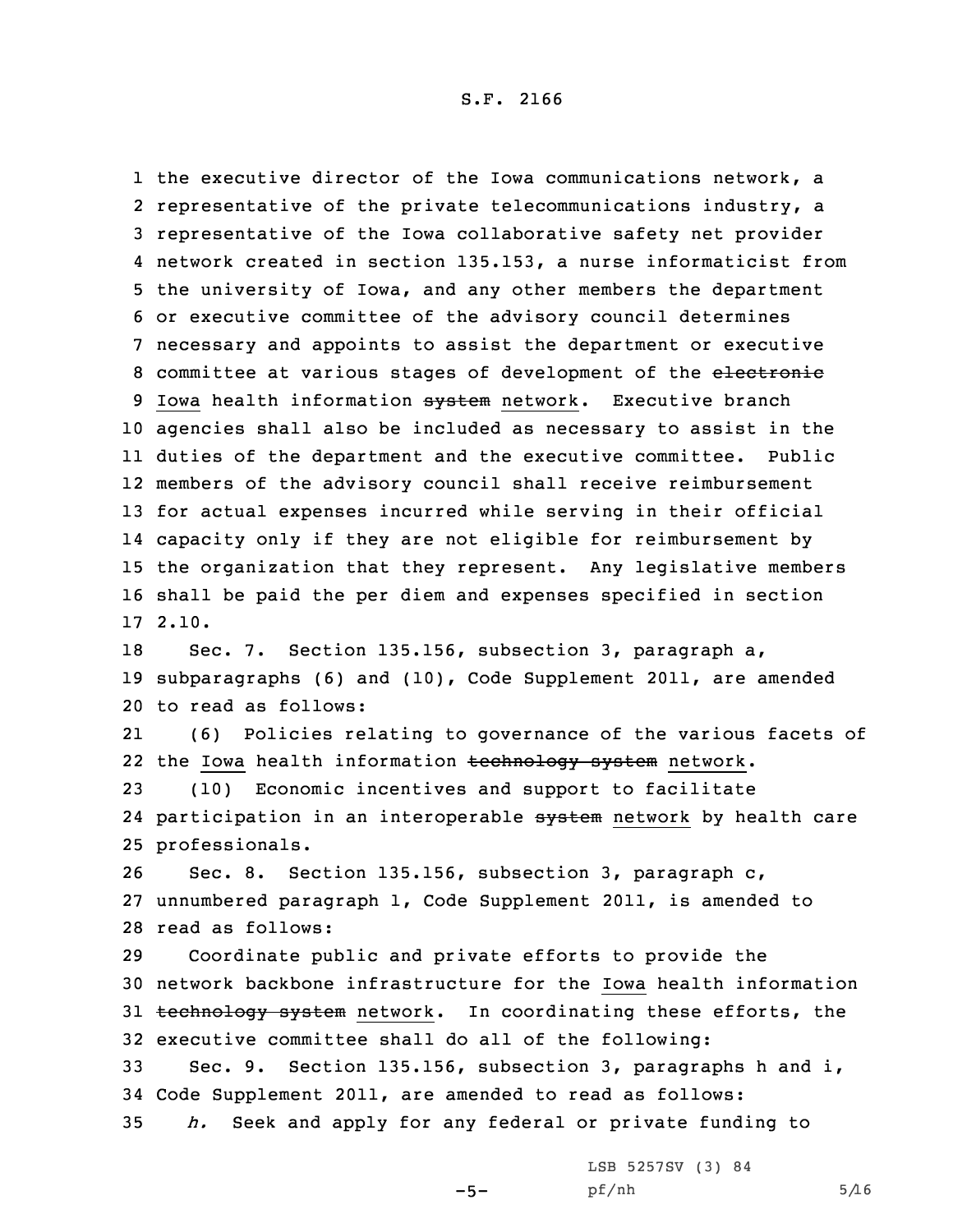1 assist in the implementation and support of the Iowa health 2 information <del>technology system</del> network and make recommendations 3 for funding mechanisms for the ongoing development and 4 maintenance costs of the Iowa health information <del>technology</del> 5 system network.

6 *i.* Identify state laws and rules that present barriers 7 to the development of the Iowa health information technology 8 system network and recommend any changes to the governor and 9 the general assembly.

10 Sec. 10. NEW SECTION. **135.156A Iowa health information** 11 **network —— business and financial sustainability plan and** 12 **participant fees.**

13 1. The board, with the support of the department and the advice of the executive committee and advisory council, shall establish and annually review and update <sup>a</sup> business and financial sustainability plan for the Iowa health information network. The plan shall include fees to be paid to the department by participants who choose to access and use the Iowa health information network. The participant fee schedule shall be structured using fair share, value-based principles. 212. The department shall update and submit <sup>a</sup> financial model,

22 including fee schedule, revenue and expense projections, and <sup>a</sup> 23 budget, to the executive committee and the board for approval 24 on an annual basis.

25 Sec. 11. NEW SECTION. **135.156B Iowa health information** 26 **network —— duties of the department.**

27 The department shall do all of the following:

28 1. Develop, implement, and enforce the following, as 29 approved by the board:

 *a.* Strategic, operational, and business and financial sustainability plans for the Iowa health information network. *b.* Standards, requirements, policies, and procedures for access to and use, secondary use, and privacy and security of health information exchanged through the Iowa health information network, consistent with applicable federal and

-6-

LSB 5257SV (3) 84 pf/nh 6/16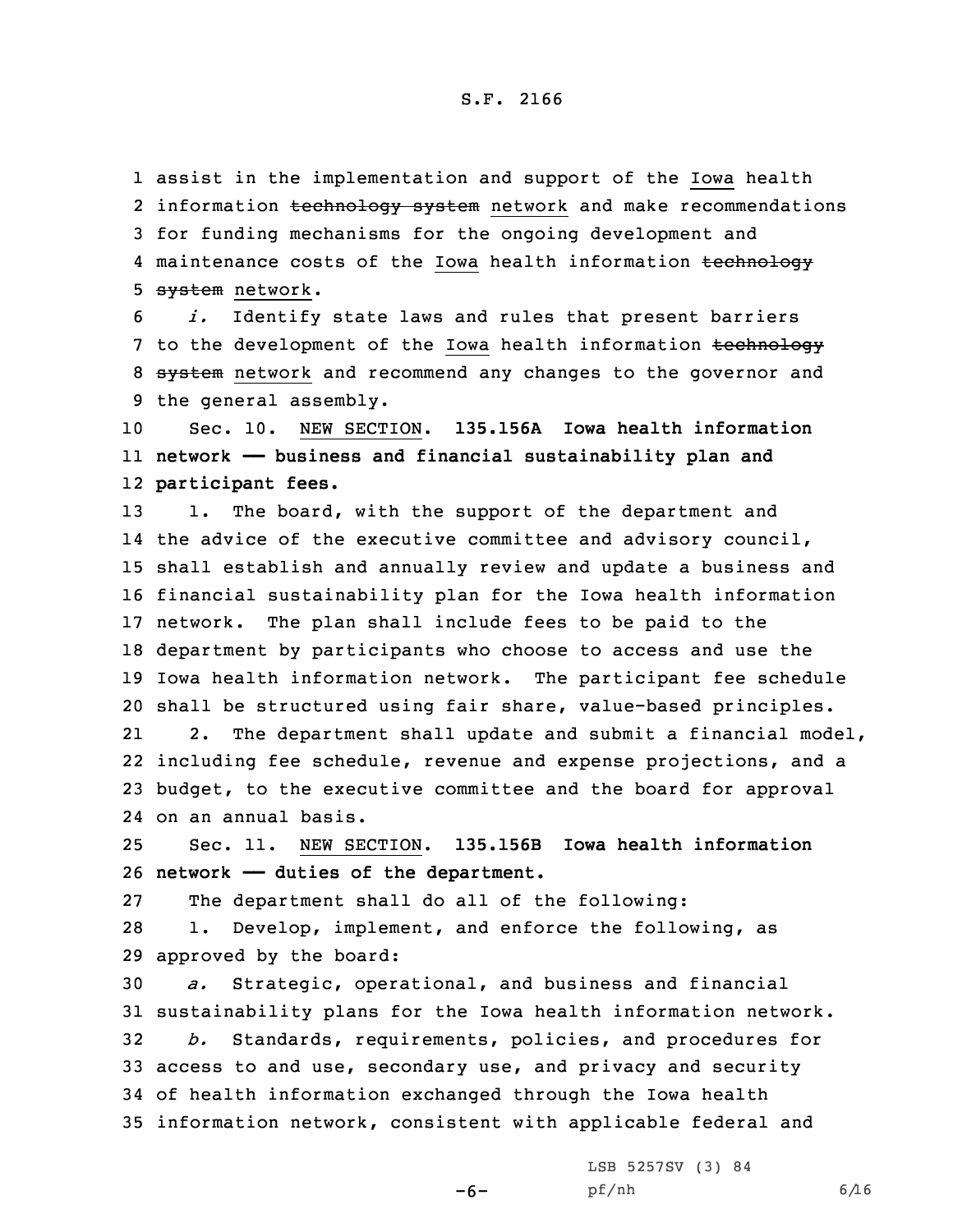1 state standards and laws.

2 *c.* Rules, policies, and procedures for monitoring 3 participant usage of the Iowa health information network and 4 enforcing compliance with applicable standards, requirements, 5 policies, rules, and procedures.

 *d.* Policies and procedures for administering the infrastructure, technology, and associated professional services required for operation of the Iowa health information network and the provision of services through the Iowa health information network.

11 *e.* An annual budget and fiscal report for the business and 12 technical operations of the Iowa health information network 13 and an annual report for the Iowa health information network 14 and the services provided through the Iowa health information 15 network.

 2. Provide human resources, budgeting, project and activity coordination, and related management functions to the Iowa health information network and the services provided through the Iowa health information network.

20 3. Enter into participation agreements with participants in 21 the Iowa health information network.

22 4. Collect participant fees, record receipts and approvals 23 of payments, and file required financial reports.

24 5. Apply for, acquire by gift or purchase, and hold, dispense, or dispose of funds and real or personal property from any person, governmental entity, or organization in the exercise of its powers or performance of its duties in accordance with this division.

29 6. Select and contract with vendors of goods and services in 30 compliance with all applicable state and federal procurement 31 laws and regulations.

32 7. Work to align interstate and intrastate interoperability 33 standards in accordance with national health information 34 exchange standards.

35 8. Execute all instruments necessary or incidental to the

 $-7-$ 

LSB 5257SV (3) 84 pf/nh 7/16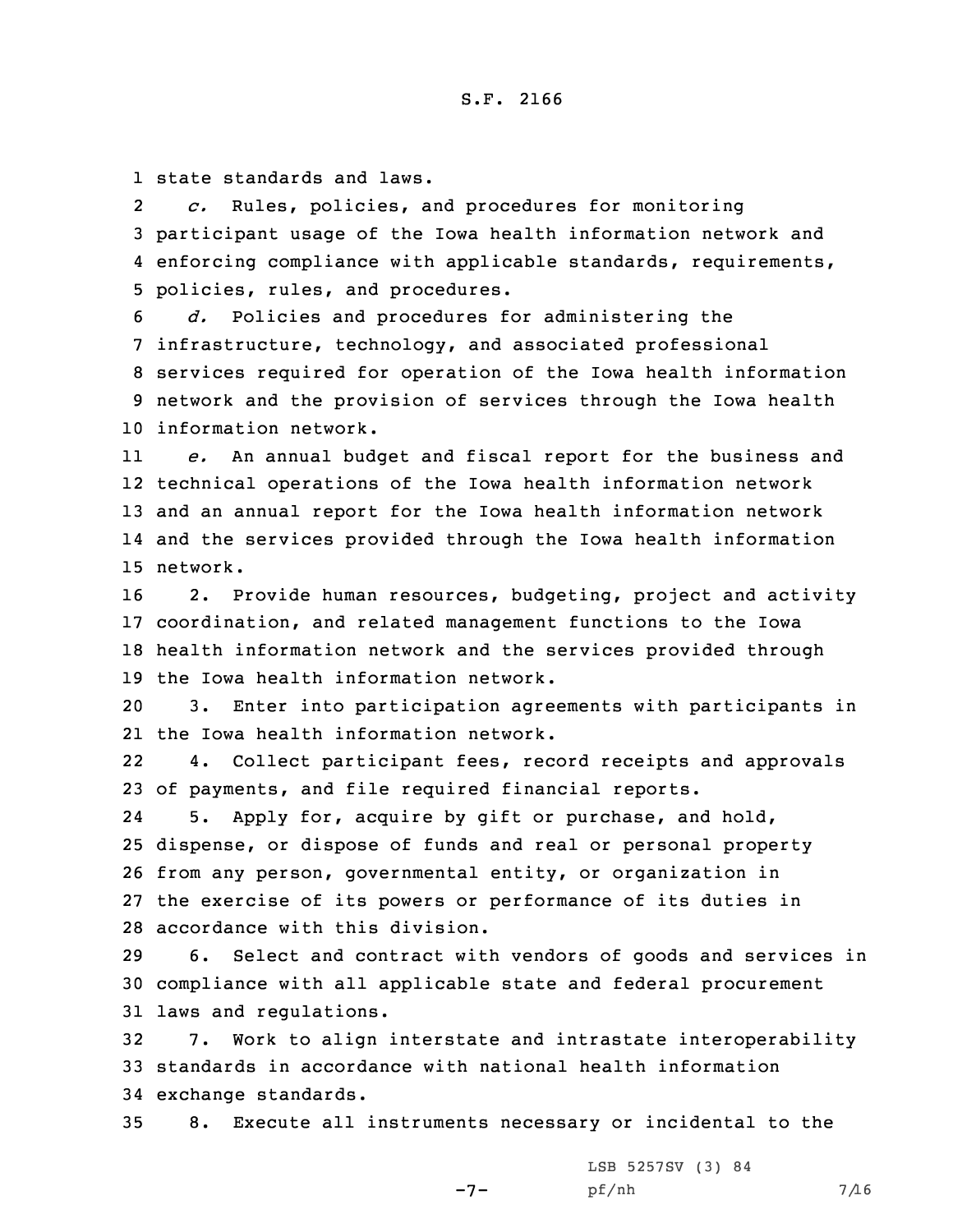1 performance of its duties and the execution of its powers under 2 this division.

3 Sec. 12. NEW SECTION. **135.156C Iowa health information** 4 **network fund.**

 1. The Iowa health information network fund is created as <sup>a</sup> separate fund within the state treasury under the control of the board. Revenues, donations, gifts, interest, participant fees, and other moneys received or generated relative to the operation and administration of the Iowa health information network shall be deposited in the fund.

11 2. Moneys in the fund are appropriated to and shall be 12 expended by the department only for activities and operations 13 suitable to the performance of the department's duties, 14 subject to executive committee review and board approval. 15 Disbursements may be made from the fund for purposes related 16 to the administration, management, operations, functions, 17 activities, or sustainability of the Iowa health information 18 network.

 3. Notwithstanding section 12C.7, subsection 2, earnings or interest on moneys deposited in the fund shall be credited to the fund. Moneys in the fund at the end of each fiscal year shall not revert to another fund but shall remain in the fund for expenditure in subsequent fiscal years.

24 4. The moneys in the fund shall be subject to financial and 25 compliance audits by the auditor of state.

 Sec. 13. NEW SECTION. **135.156D Technical infrastructure.** 1. The Iowa health information network shall provide <sup>a</sup> mechanism to facilitate and support the secure electronic exchange of health information between participants.

30 2. The Iowa health information network shall not function as 31 <sup>a</sup> central repository of all health information.

 3. The Iowa health information network shall provide <sup>a</sup> mechanism for participants without an electronic health records system to access health information from the Iowa health information network.

-8-

LSB 5257SV (3) 84 pf/nh 8/16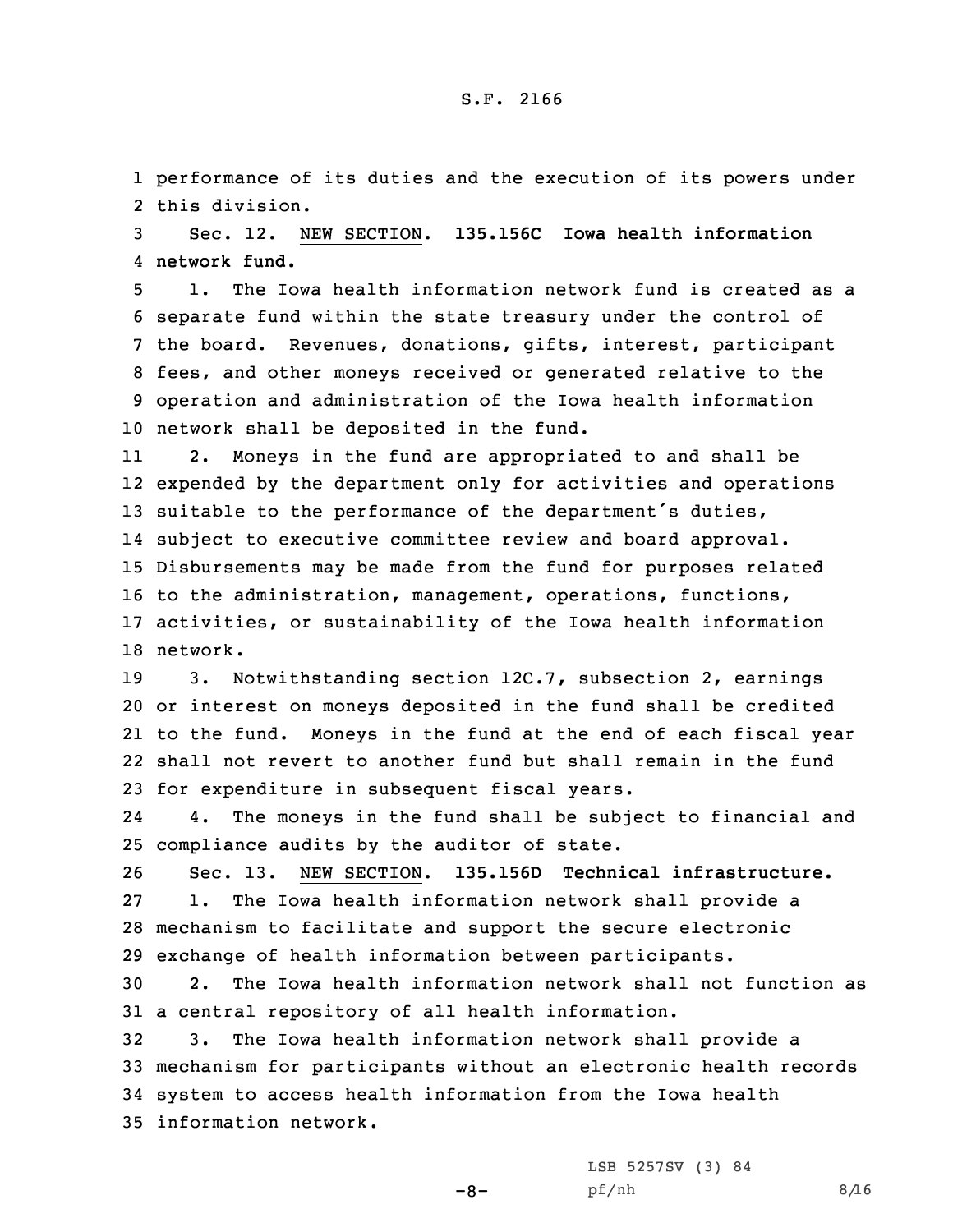1 Sec. 14. NEW SECTION. **135.156E Legal and policy.** 2 1. Upon approval from the board, the department shall implement appropriate security standards, policies, and procedures to protect the transmission and receipt of protected health information exchanged through the Iowa health information network, which shall, at <sup>a</sup> minimum, comply with the Health Insurance Portability and Accountability Act security rule pursuant to 45 C.F.R. pt. 164, subpt. C, and shall reflect all of the following:

 *a.* Include authorization controls, including the responsibility to authorize, maintain, and terminate <sup>a</sup> participant's use of the Iowa health information network. *b.* Require authentication controls to verify the identify and role of the participant using the Iowa health information

15 network.

16 *c.* Include role-based access controls to restrict 17 functionality and information available through the Iowa health 18 information network.

 *d.* Include <sup>a</sup> secure and traceable electronic audit system to document and monitor the sender and the recipient of health information exchanged through the Iowa health information 22 network.

 *e.* Require standard participation agreements which define the minimum privacy and security obligations of all participants using the Iowa health information network and services available through the Iowa health information network. *f.* Include controls over access to and the collection, organization, and maintenance of records and data for purposes of research or population health that protect the confidentiality of consumers who are the subject of the health information.

 2. <sup>A</sup> patient shall have the opportunity to decline exchange of the patient's health information through the Iowa health information network. <sup>A</sup> patient shall not be denied care or treatment for declining to exchange the patient's health

 $-9-$ 

LSB 5257SV (3) 84 pf/nh 9/16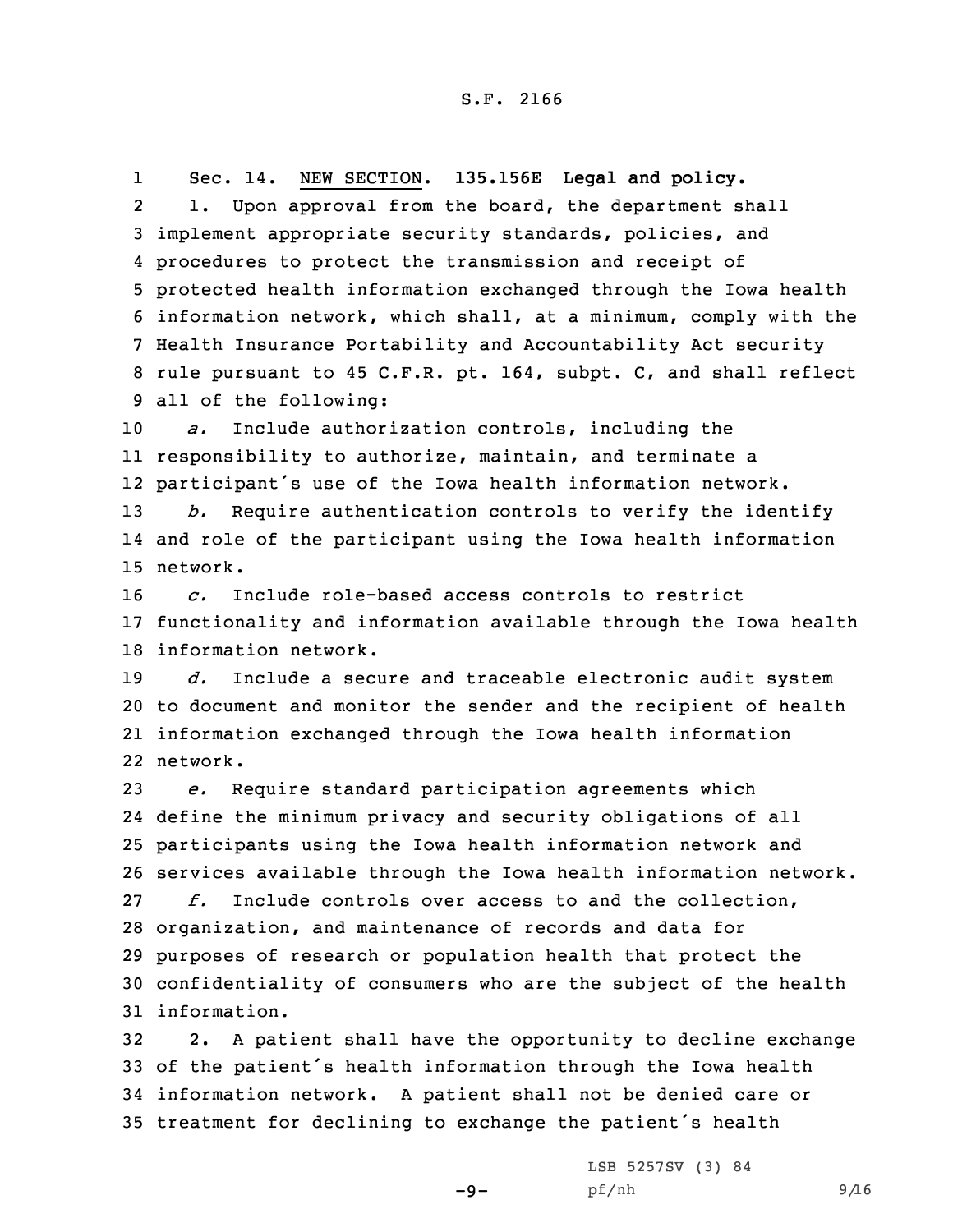## S.F. 2166

 information, in whole or in part, through the Iowa health information network. The board shall provide by rule the means and process by which patients may decline participation. The means and process utilized under the rules shall minimize the burden on patients and health care professionals.

 3. Unless otherwise authorized by law or rule, <sup>a</sup> patient's decision to decline participation means that none of the patient's health information shall be accessible through the record locator service function of the Iowa health information network. <sup>A</sup> patient's decision to decline having health information shared through the record locator service function shall not limit <sup>a</sup> health care professional with whom the patient has or is considering <sup>a</sup> treatment relationship from sharing health information concerning the patient through the secure messaging function of the Iowa health information 16 network.

 4. <sup>A</sup> patient who declines participation in the Iowa health information network may later decide to have health information shared through the Iowa health information network. <sup>A</sup> patient who is participating in the Iowa health information network may later decline participation in the network.

22 5. <sup>A</sup> participant shall not release or use protected health information exchanged through the Iowa health information network for purposes unrelated to prevention, treatment, payment, or health care operations unless otherwise authorized or required by state or federal law. Participants shall limit the use and disclosure of protected health information for payment or health care operations to the minimum amount required to accomplish the intended purpose of the use or request, in compliance with the Health Insurance Portability and Accountability Act and other applicable state or federal law. Use or distribution of the information for <sup>a</sup> marketing purpose, as defined by the Health Insurance Portability and Accountability Act, is strictly prohibited.

35 6. The department and all persons using the Iowa health

 $-10-$ 

LSB 5257SV (3) 84 pf/nh 10/16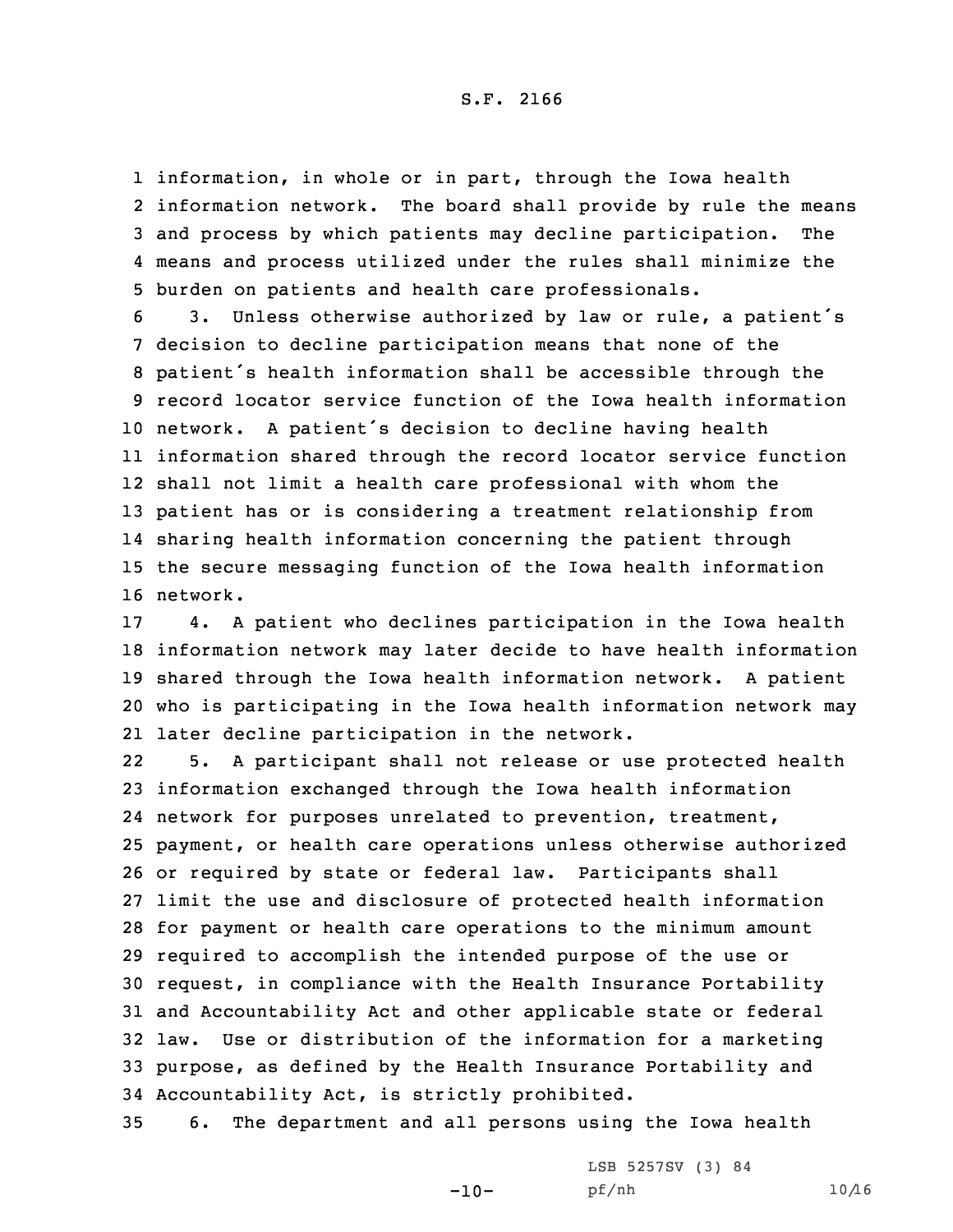1 information network are individually responsible for following 2 breach notification policies as provided by the Health 3 Insurance Portability and Accountability Act.

4 7. <sup>A</sup> participant shall not be compelled by subpoena, court 5 order, or other process of law to access health information 6 through the Iowa health information network in order to gather 7 records or information not created by the participant.

 8. All participants exchanging health information and data through the Iowa health information network shall grant to other participants of the network <sup>a</sup> nonexclusive license to retrieve and use that information in accordance with applicable state and federal laws, and the policies, standards, and rules established by the board.

14 9. The board shall establish by rule the procedures for <sup>a</sup> 15 patient who is the subject of health information to do all of 16 the following:

17 *a.* Receive notice of <sup>a</sup> violation of the confidentiality 18 provisions required under this division.

19 *b.* Upon request to the department, view an audit report 20 created under this division for the purpose of monitoring 21 access to the patient's health care information.

22 10. <sup>A</sup> health care professional who relies reasonably and in good faith upon any health information provided through the Iowa health information network in treatment of <sup>a</sup> patient who is the subject of the health information shall be immune from criminal or civil liability arising from any damages caused by such reasonable, good-faith reliance. Such immunity shall not apply to acts or omissions constituting negligence, recklessness, or intentional misconduct.

 11. <sup>A</sup> participant that has disclosed health information through the Iowa health information network in compliance with applicable law and the standards, requirements, policies, procedures, and agreements of the network shall not be subject to criminal or civil liability for the use or disclosure of the health information by another participant.

-11-

LSB 5257SV (3) 84 pf/nh 11/16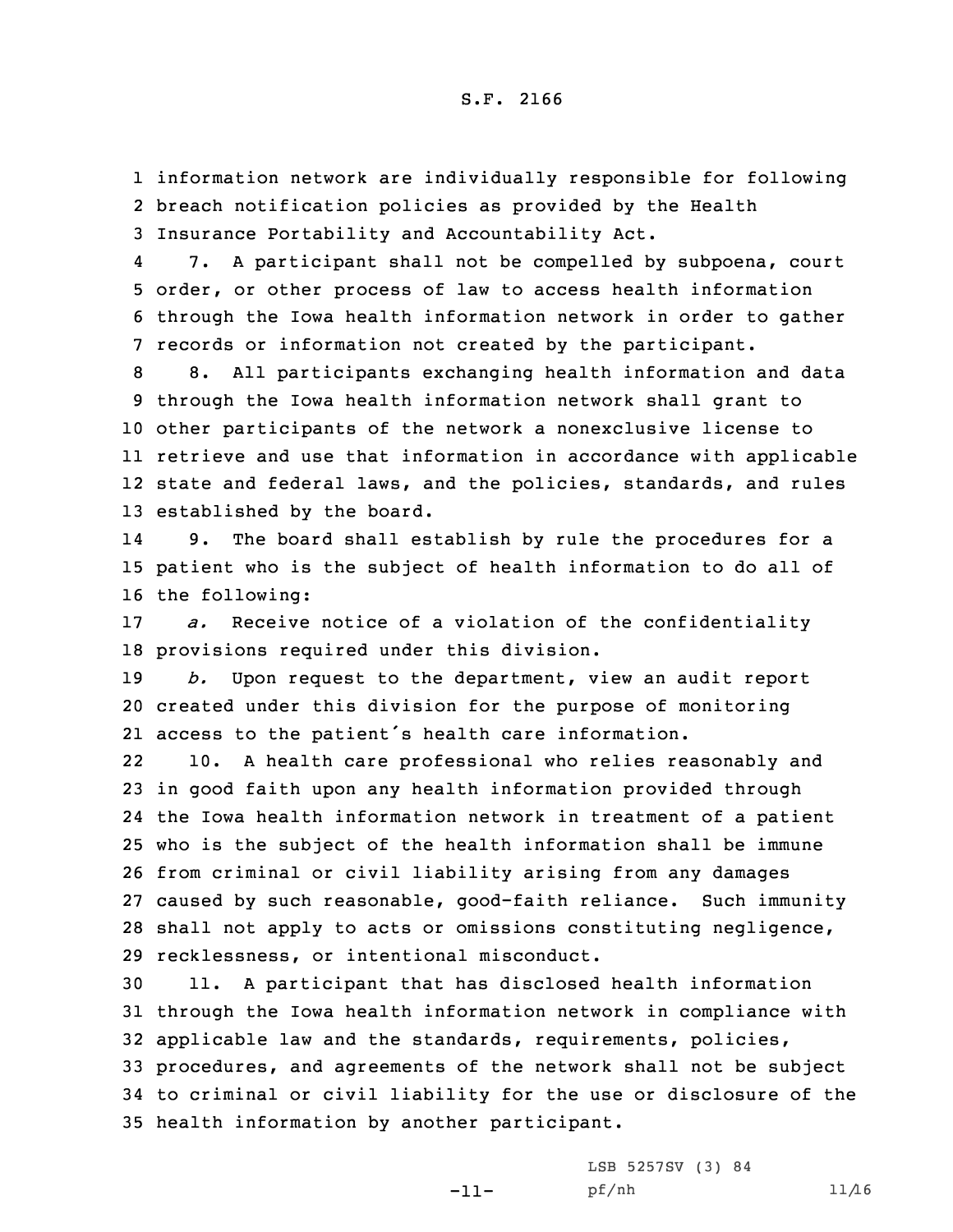1 12. Notwithstanding chapter 22, the following records shall 2 be kept confidential, unless otherwise ordered by <sup>a</sup> court or 3 consented to by the patient or by <sup>a</sup> person duly authorized to 4 release such information:

5 *a.* The protected health information contained in, stored in, 6 submitted to, transferred or exchanged by, or released from the 7 Iowa health information network.

8 *b.* Any protected health information in the possession of 9 the department due to its administration of the Iowa health 10 information network.

11 13. Unless otherwise provided in this division, when using the Iowa health information network or <sup>a</sup> private health information network maintained in this state that complies with the privacy and security requirements of this chapter for the purposes of patient treatment, <sup>a</sup> health care professional or <sup>a</sup> hospital is exempt from any other state law that is more restrictive than the Health Insurance Portability and Accountability Act that would otherwise prevent or hinder the exchange of patient information by the patient's health care professional or hospital.

21 Sec. 15. NEW SECTION. **135.156F Governance review.** 22 1. The governance structure as provided in this division consisting of the department acting on behalf of the board subject to executive committee review and board approval shall continue during the term of the state health information exchange cooperative agreement between the department and the office of the national coordinator for health information technology to address the development of standards, policies, and procedures; dissemination of interoperability standards; the installation, testing, and operation of the Iowa health information network infrastructure; and the evolution of Iowa health information network services to improve patient care for the population.

34 2. During the final year of the term of the cooperative 35 agreement, the executive committee and the department shall

-12-

LSB 5257SV (3) 84 pf/nh 12/16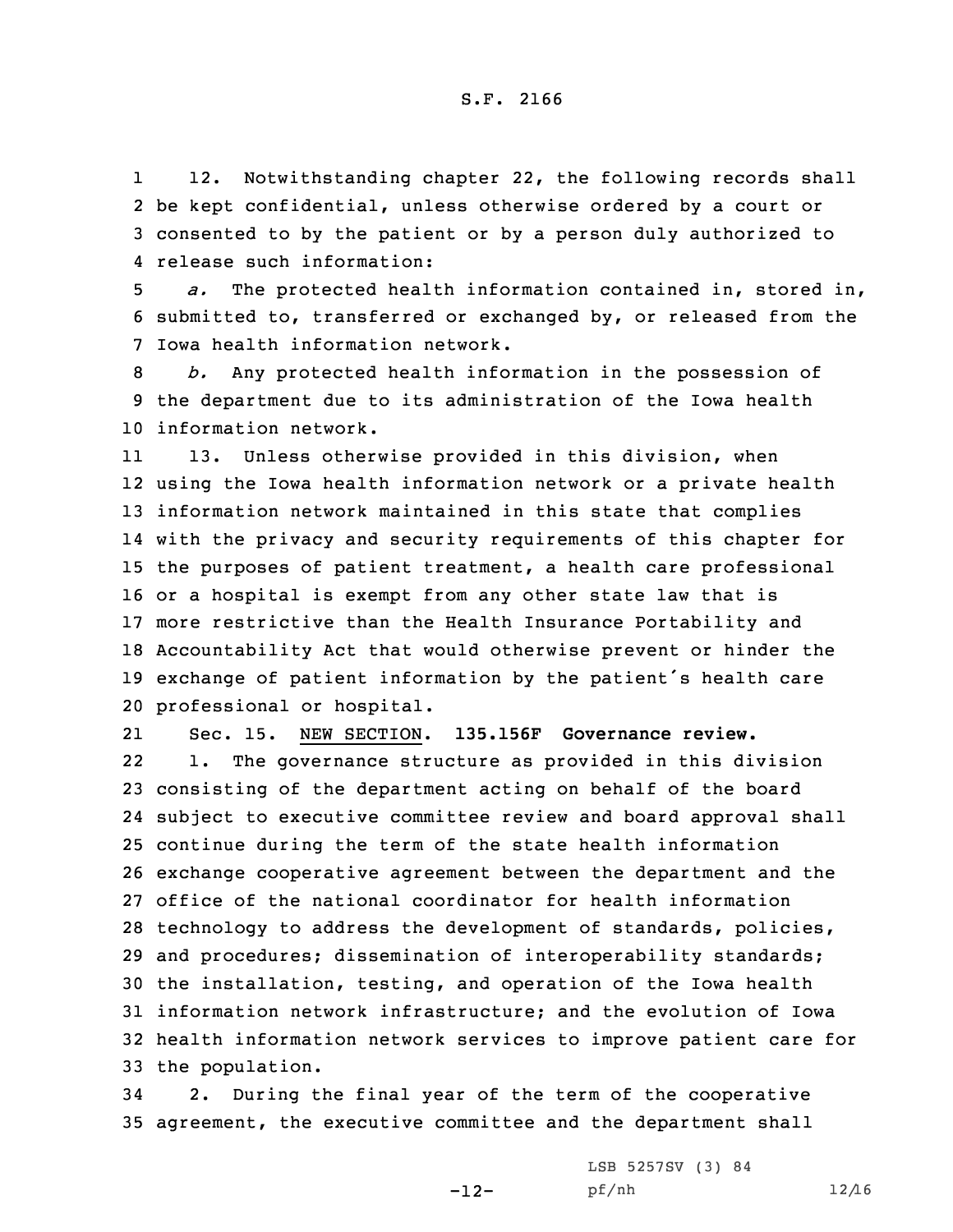review the governance structure, operations of the Iowa health information network, and the business and financial sustainability plan and make recommendations to the board regarding the future governance of the Iowa health information 5 network.

 Sec. 16. ADOPTION OF RULES. The state board of health shall adopt rules within twelve months of the effective date of this Act, pursuant to the directive in section 135.156E, as enacted in this Act, to provide the means and process by which patients may decline participation in the Iowa health information network, in whole or in part, including but not limited to, in consultation with the patient's health care professional, limiting health information associated with <sup>a</sup> specific visit from being exchanged through the Iowa health information network.

 Sec. 17. DETERMINATION OF USE, RELEASE, OR DISCLOSURE OF PROTECTED HEALTH INFORMATION. The department of public health shall review the potential of the use, release, or disclosure of protected health information under this Act for the purposes of research, and shall submit its findings and recommendations to the general assembly within twelve months of the effective date of this Act.

23 Sec. 18. EFFECTIVE UPON ENACTMENT. This Act, being deemed 24 of immediate importance, takes effect upon enactment. 25 EXPLANATION

 This bill provides for the creation of <sup>a</sup> statewide Iowa health information network (network). The bill provides definitions used in the bill. The bill provides findings and intent for the network, describing the importance of health information technology in transforming the delivery of health and medical care in the state and across the nation and in improving health care quality and the overall health of the population, increasing efficiencies in administrative health care, reducing unnecessary health care costs, and preventing medical errors. The network is to provide for the secure

-13-

LSB 5257SV (3) 84 pf/nh 13/16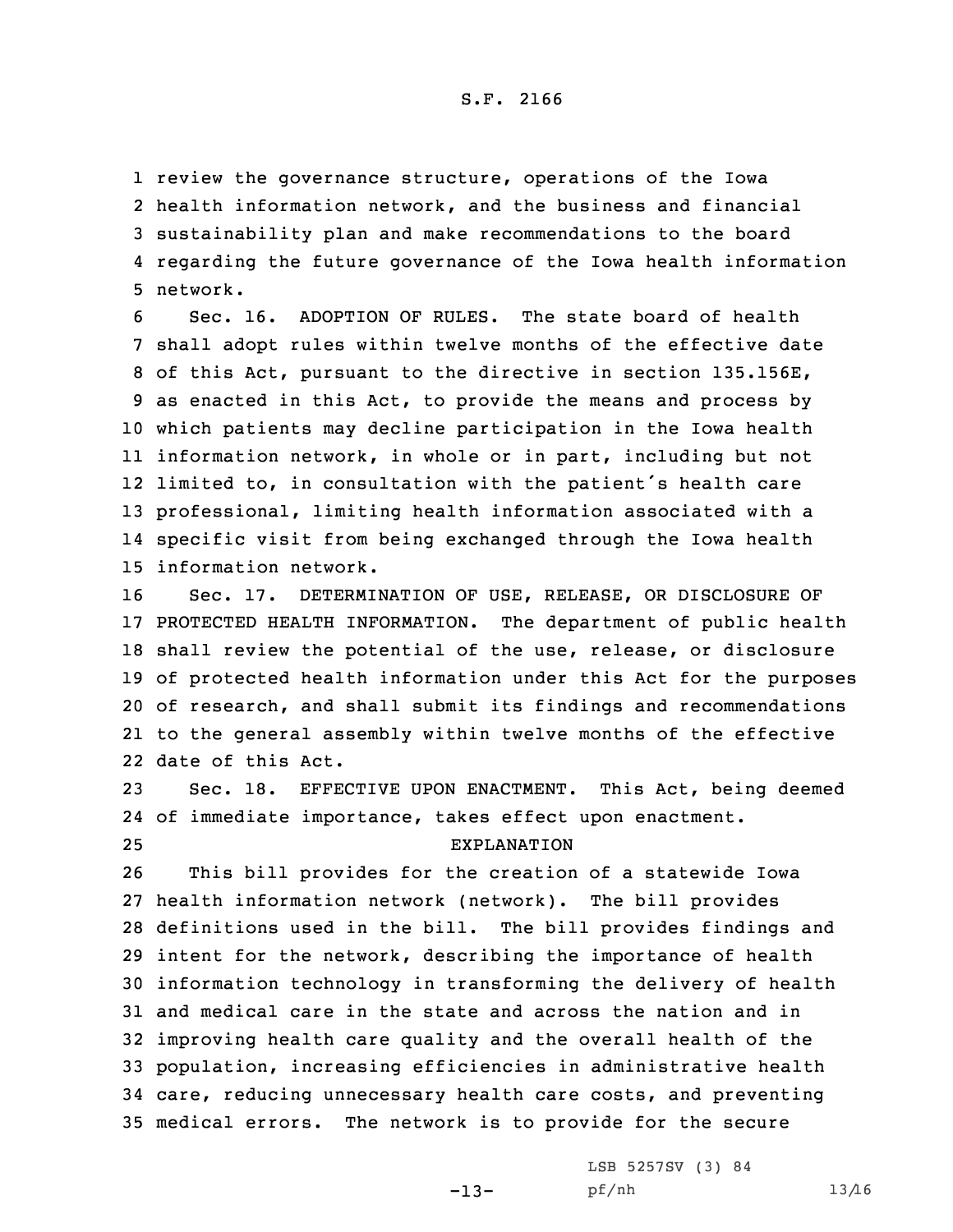electronic sharing of health information. The bill provides that it is the intent of the general assembly to establish <sup>a</sup> statewide Iowa health information network, which is not to constitute <sup>a</sup> health benefit network or health insurance network; and is not to preclude the formation and operation of regional, population-specific, or local health information networks or their participation in the statewide network.

 The bill provides that the state board of health (board), with the support of the department of public health and the advice of the existing electronic health information executive committee and advisory council, is to establish and annually review and update <sup>a</sup> business and financial sustainability plan for the network. The plan shall include fees to be paid by participants who access and use the network. The fee schedule is to be structured using fair share and value-based principles. The department is directed to update and submit <sup>a</sup> financial model to the executive committee and the board annually.

 The bill specifies the duties of the department in the day-to-day operations of the Iowa health information network. 21 The bill provides for the creation of <sup>a</sup> separate Iowa health information network fund within the state treasury under the control of the board. All revenues, donations, gifts, interest, participant fees, and other moneys received or generated relative to the network are to be deposited in the fund. Moneys in the fund are appropriated to and are only to be expended by the department on activities and operations of the Iowa health information network, subject to board approval. Moneys in the fund at the end of each fiscal year remain in the fund. The fund is subject to financial and compliance audits by the auditor of state.

 The bill provides for the technical infrastructure of the network. The network is to provide <sup>a</sup> mechanism to facilitate and support the secure exchange of electronic health information. The network is not to function as <sup>a</sup> central

 $-14-$ 

LSB 5257SV (3) 84 pf/nh 14/16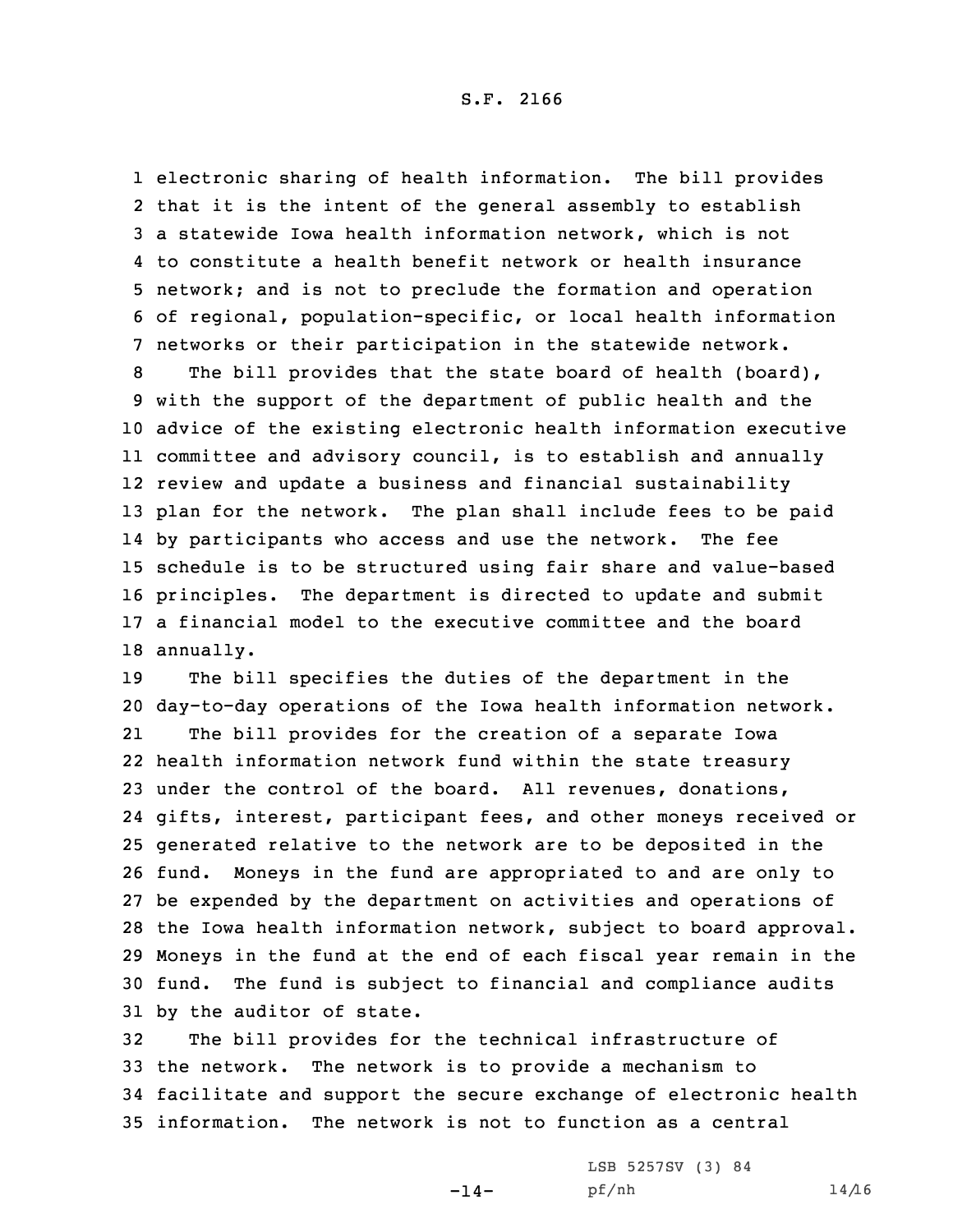1 repository of all health information, and is to provide <sup>a</sup> means 2 for participants without an electronic health record system to 3 access health information through the network.

4 The bill includes provisions relating to the legal and policy aspects of the network. The bill authorizes the department, with approval from the board, to develop security standards, policies, and procedures to protect the transmission and receipt of individually identifiable health information shared through the network. These include: authorization and authentication controls, role-based access, <sup>a</sup> secure and traceable electronic audit system, use of participant and data-sharing agreements, and controls over access, collection, and maintenance of health information. These provisions specify <sup>a</sup> patient's choice of participation in the Iowa health information network, and the requirements for sharing information in accordance with all other applicable state and federal laws, including the federal Health Insurance Portability and Accountability Act.

 The bill provides that the governance structure as provided in the bill consisting of the department acting on behalf of the board, subject to executive committee review and board approval, is to continue during the term of the state health information exchange cooperative agreement between the department and the office of the national coordinator for health information technology to address the development of standards, policies, and procedures; dissemination of interoperability standards; the installation, testing, and operation of the network infrastructure; and the evolution of health information network services to improve patient care for the population. During the final year of the term of the cooperative agreement (March 2014), the executive committee and the department are directed to review the governance structure, operations of the network, and the business and financial sustainability plan, and make recommendations to the board regarding the future governance of the network.

 $-15-$ 

LSB 5257SV (3) 84 pf/nh 15/16